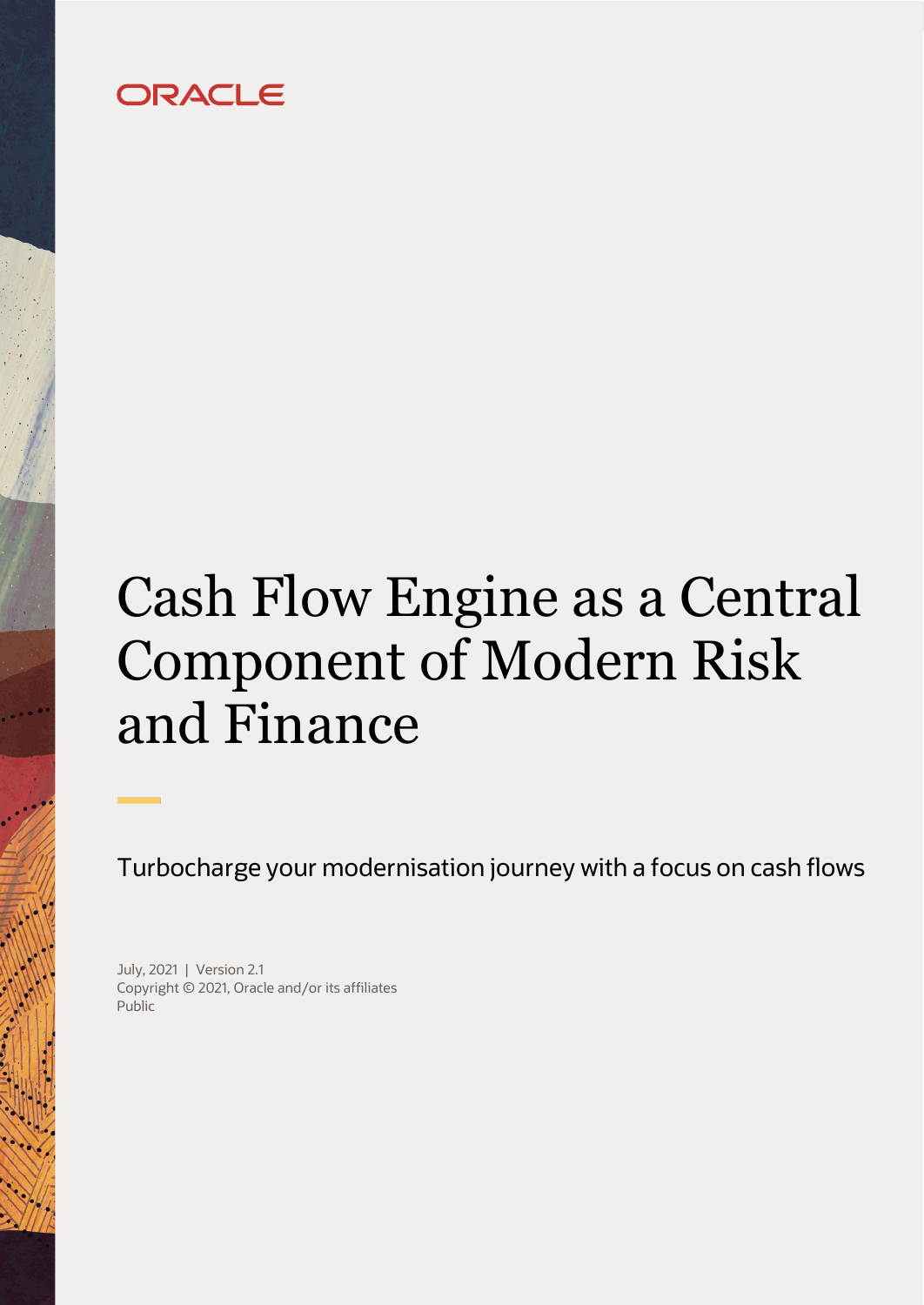#### <span id="page-1-0"></span>**PURPOSE STATEMENT**

This document provides an overview of various business use cases that need cash flow estimates, their unique expectations and details key aspects to be considered for the successful implementation of a cash flow engine.

#### <span id="page-1-1"></span>**DISCLAIMER**

This document in any form, software or printed matter, contains proprietary information that is the exclusive property of Oracle. Your access to and use of this confidential material is subject to the terms and conditions of your Oracle software license and service agreement, which has been executed and with which you agree to comply. This document and information contained herein may not be disclosed, copied, reproduced or distributed to anyone outside Oracle without prior written consent of Oracle. This document is not part of your license agreement nor can it be incorporated into any contractual agreement with Oracle or its subsidiaries or affiliates.

This document is for informational purposes only and is intended solely to assist you in planning for the implementation and upgrade of the product features described. It is not a commitment to deliver any material, code, or functionality, and should not be relied upon in making purchasing decisions. The development, release, and timing of any features or functionality described in this document remains at the sole discretion of Oracle.

Due to the nature of the product architecture, it may not be possible to safely include all features described in this document without risking significant destabilization of the code.

#### <span id="page-1-2"></span>**DISCLAIMERS FOR PRE-RELEASE, PRE-GA PRODUCTS**

The **revenue recognition disclaimer** on this page is required for any white paper that addresses future functionality or for products that are not yet generally available (GA). If you are unsure whether your statement of direction needs the disclaimer, read th[e revenue recognition policy.](https://stbeehive.oracle.com/content/dav/st/GDMI/Public/REFG-P06.htm) If you have further questions about your content and the disclaimer requirements, e-mail [REVREC\\_US@oracle.com.](http://REVREC_US@oracle.com)

The **testing disclaimer** in the copyright section on the last page (highlighted in yellow) is provided by the FCC for hardware products. It must appear in the copyright section for all pre-release, pre-GA hardware products. Be sure to remove the yellow highlighting before publishing. When the product becomes GA, update your collateral by removing the disclaimer from the copyright section. If your product is already GA or if you are writing about a software product, delete the disclaimer from the copyright section.

**Important:** If your product is not GA, then you cannot include any regulatory compliance information in the statement of direction. Regulatory compliance information may be included for GA products only if you have completed all required safety and emissions testing, and you have received the certificates issued by the testing organization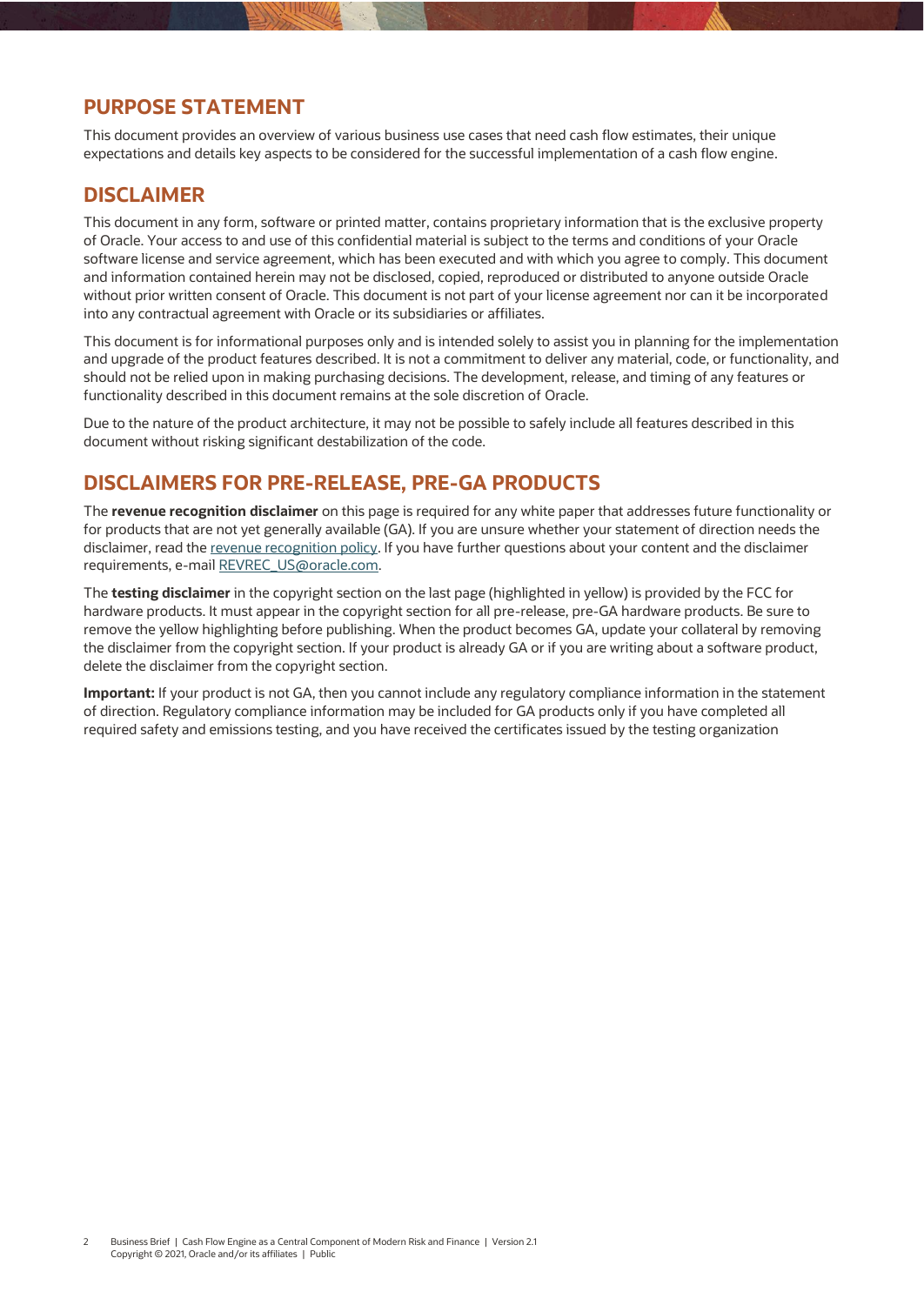# **TABLE OF CONTENTS**

| <b>PURPOSE STATEMENT</b>                                |                          |  |  |
|---------------------------------------------------------|--------------------------|--|--|
| <b>DISCLAIMER</b>                                       | $\overline{\phantom{a}}$ |  |  |
| <b>DISCLAIMERS FOR PRE-RELEASE, PRE-GA PRODICTS</b>     | 2                        |  |  |
| <b>BACKGROUND</b>                                       | 4                        |  |  |
| <b>CASH FLOW ENGINE: USE CASES</b>                      | 4                        |  |  |
| <b>IFRS9: Financial Instruments</b>                     | 5                        |  |  |
| Basel III Liquidity Ratios and Stress Testing           | 5                        |  |  |
| Funds Transfer Pricing (FTP)                            | 5                        |  |  |
| <b>Balance Sheet Planning</b>                           | 5                        |  |  |
| <b>Basel III Regulatory Capital</b>                     | 5                        |  |  |
| <b>CASH FLOW ESTIMATION: EXPECTATIONS</b>               | 6                        |  |  |
| <b>KEY CONSIDERATIONS</b>                               | 7                        |  |  |
| Contractual versus Behavioural                          | 7                        |  |  |
| Projection Horizon                                      | 8                        |  |  |
| Processing Frequency and Process Optimisation           | 8                        |  |  |
| Data Sourcing                                           | 8                        |  |  |
| Product Dimension for Cash Flow Modeling                | 9                        |  |  |
| Single Unified Cash Flow Process or Multiple Processes? | 9                        |  |  |
| <b>BENEFITS OF A CENTRALISED CASH FLOW ENGINE</b>       | 10                       |  |  |
| <b>CONCLUSION</b>                                       | 11                       |  |  |
| <b>ABOUT ORACLE FINANCIAL SERVICES RISK AND FINANCE</b> | 12                       |  |  |

### **LIST OF IMAGES**

| Image 1. Centralised cash flow engine feeding into various functional processes | 4 |
|---------------------------------------------------------------------------------|---|
| Image 2. Cash flow estimates—expectations driven by end-use                     |   |
| Image 3. Untangling the implementation questions                                |   |

# **LIST OF TABLES**

| Table 1. Multiple cash flow processes catering to diverse requirements |  |
|------------------------------------------------------------------------|--|
|------------------------------------------------------------------------|--|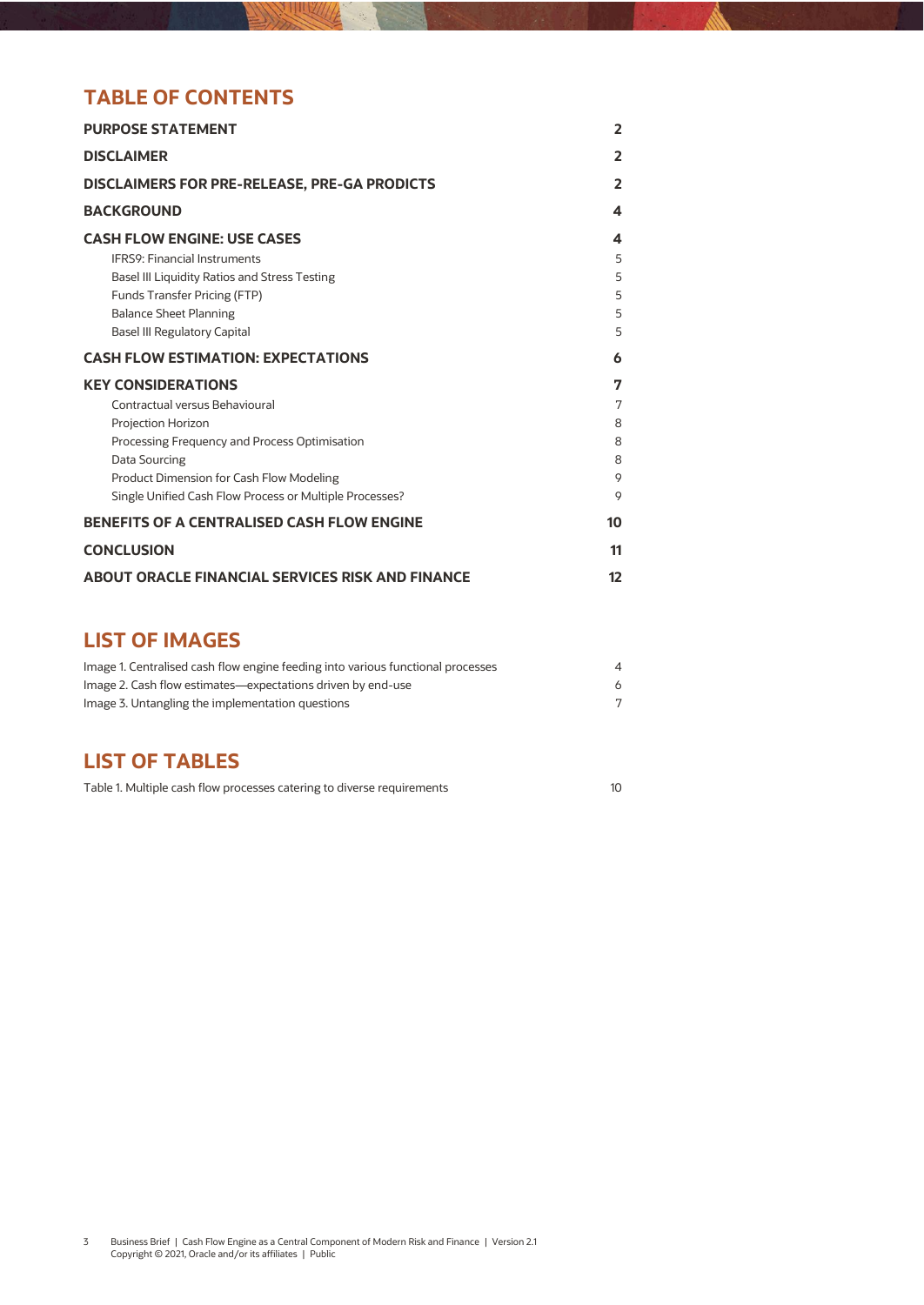#### <span id="page-3-0"></span>**BACKGROUND**

Cash flow estimates have been an integral part of Asset Liability Management (ALM) function in banks and financial institutions. Traditionally, ALM applications have been using some form of cash flow forecasting based on contract level attributes and bucketing assumptions.

In recent years, usage of cash flow projections has expanded to other areas of risk management and balance sheet management—a trend largely attributed to evolving regulations and increased interaction among various risk and finance functions. The triggers include requirements coming from accounting, regulatory reporting and statutory reporting as well as internal performance management and balance sheet management functions. While conventional ALM analysis would be focused on aggregate level bucketed cash flows, the newer requirements mandate availability of cash flow projections at more granular customer account level.

A common Cash Flow Engine (CFE) catering to enterprise-wide requirements provides the foundation on which multiple risk and finance processes can be built. It helps break the functional silos by creating a unified repository of data, configurations, models and assumptions—ensuring consistency in internal and external reporting.

This paper explores business use cases that need cash flow estimates and their unique expectations. It discusses the key questions and decision points that banks need to consider and provides recommendations based on our learnings from processes followed by banks globally.



### <span id="page-3-1"></span>**CASH FLOW ENGINE: USE CASES**

<span id="page-3-2"></span>*Image 1. Centralised cash flow engine feeding into various functional processes*

Besides ALM requirements around liquidity and interest rate risk, there are a number of use cases that require cash flow estimation. These span across diverse areas within risk and finance space, such as IFRS9, Basel III liquidity ratios, Basel III regulatory capital, funds transfer pricing and balance sheet planning. Each of these has its own unique requirements around estimation and application of cash flows. While the following sections focus on cash flows, it must be noted that the downstream calculations and metrics described here as part of the use cases will require specific applications or engines.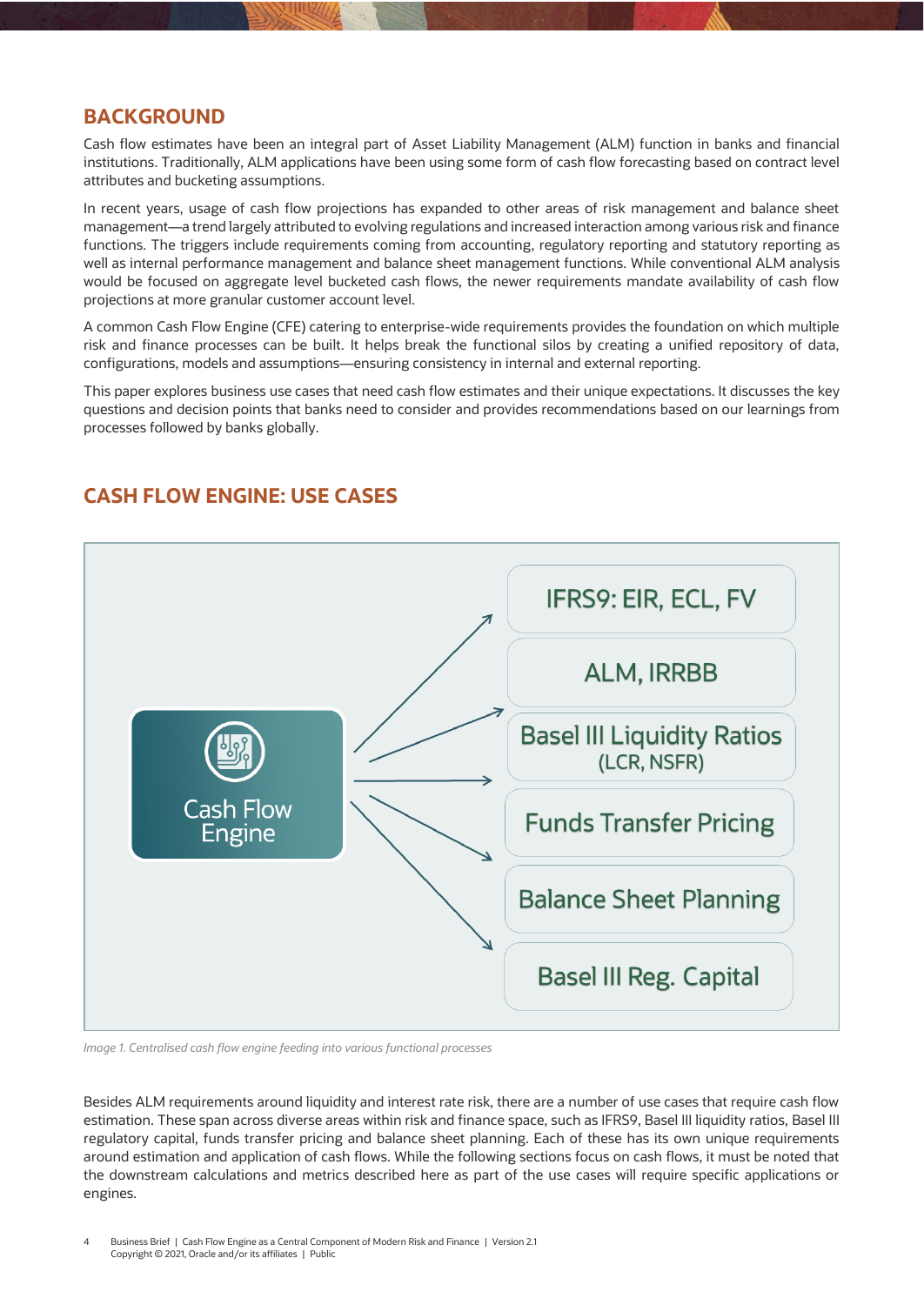Here is a brief description of nuances of cash flow estimation and usage across different use cases:

#### <span id="page-4-0"></span>**IFRS9: Financial Instruments**

IFRS9 deals with how financial instruments are classified, measured and accounted for. There are four specific use cases under IFRS9 that require estimates of contract level cash flows:

- Effective Interest Rate (EIR)
- Expected Credit Loss (ECL)
- Modification gain or loss
- Fair Valuation

The standards mandate that cash flow estimates must consider all contractual terms including prepayment, extension, call options, etc. through the expected life of the instrument. Further, calculation of EIR requires origination date cash flows in addition to current date cash flows.

#### <span id="page-4-1"></span>**Basel III Liquidity Ratios and Stress Testing**

Regulatory changes in the aftermath of the global financial crisis included new requirements around liquidity—Liquidity Coverage Ratio (LCR), Net Stable Funding Ratio (NSFR) and accompanying stress testing requirements based on a combination of idiosyncratic and market-wide shocks. LCR seeks to promote short-term resilience of a bank's liquidity risk profile. NSFR, on the other hand, aims to ensure maintenance of a stable funding profile in relation to a bank's asset composition and off-balance sheet activities.

These requirements involve looking at the contractual cash flows and then applying a set of behavioural assumptions and weights. LCR covers a 30-day horizon and NSFR is based on a 1-year period. In addition to calculating the prescribed metrics of LCR and NSFR, the analysis is extended to look at the liquidity gaps across time buckets and under different stress scenarios.

#### <span id="page-4-2"></span>**Funds Transfer Pricing (FTP)**

FTP has been at the heart of a bank's performance management framework and the methodologies have evolved over the past couple of decades. The concept of matched maturity transfer pricing has come to the fore as the industry standard—where FTP rates are calculated by matching an instrument's maturity and repricing characteristics with market based cost of funds curves. These methodologies increasingly rely on granular projections of cash flows to derive measures like duration, weighted term, average life, etc. The cash flows need to consider prepayments, early redemptions and other applicable behaviour profiles. Various FTP methodologies in practice demand flexibility in terms of the cash flow projection horizon—for example, we may want to consider cash flow only up to the next repricing date in case of floating rate loans and cash flows from origination till maturity date for fixed rate loans. Usage of cash flows is further dependent on the FTP methodologies selected for different portfolios, as not all products and methodologies will require cash flows.

#### <span id="page-4-3"></span>**Balance Sheet Planning**

As the focus of balance sheet planning becomes granular, banks are increasingly using detailed cash flows for generating forecast of new business volumes and Net Interest Margins (NIM). The process would typically work in tandem with the enterprise planning tools and the cash flow output for current business need to be available separately for current book and future new business projections. This gives the financial planning teams a better insight into the NIM and profitability of each business line or segment and facilitates informed business decisions.

#### <span id="page-4-4"></span>**Basel III Regulatory Capital**

Effective maturity is required as a risk parameter for banks following Advanced Internal Ratings Based approach (AIRB) for capital calculations. This is applicable for the wholesale portfolio (asset classes: Corporate, Sovereign and Bank) and needs to be estimated for each exposure based on timing of the contractual cash flows. Cash flows for this purpose will need to be generated only for wholesale portfolios and for instruments subject to a determined cash flow schedule.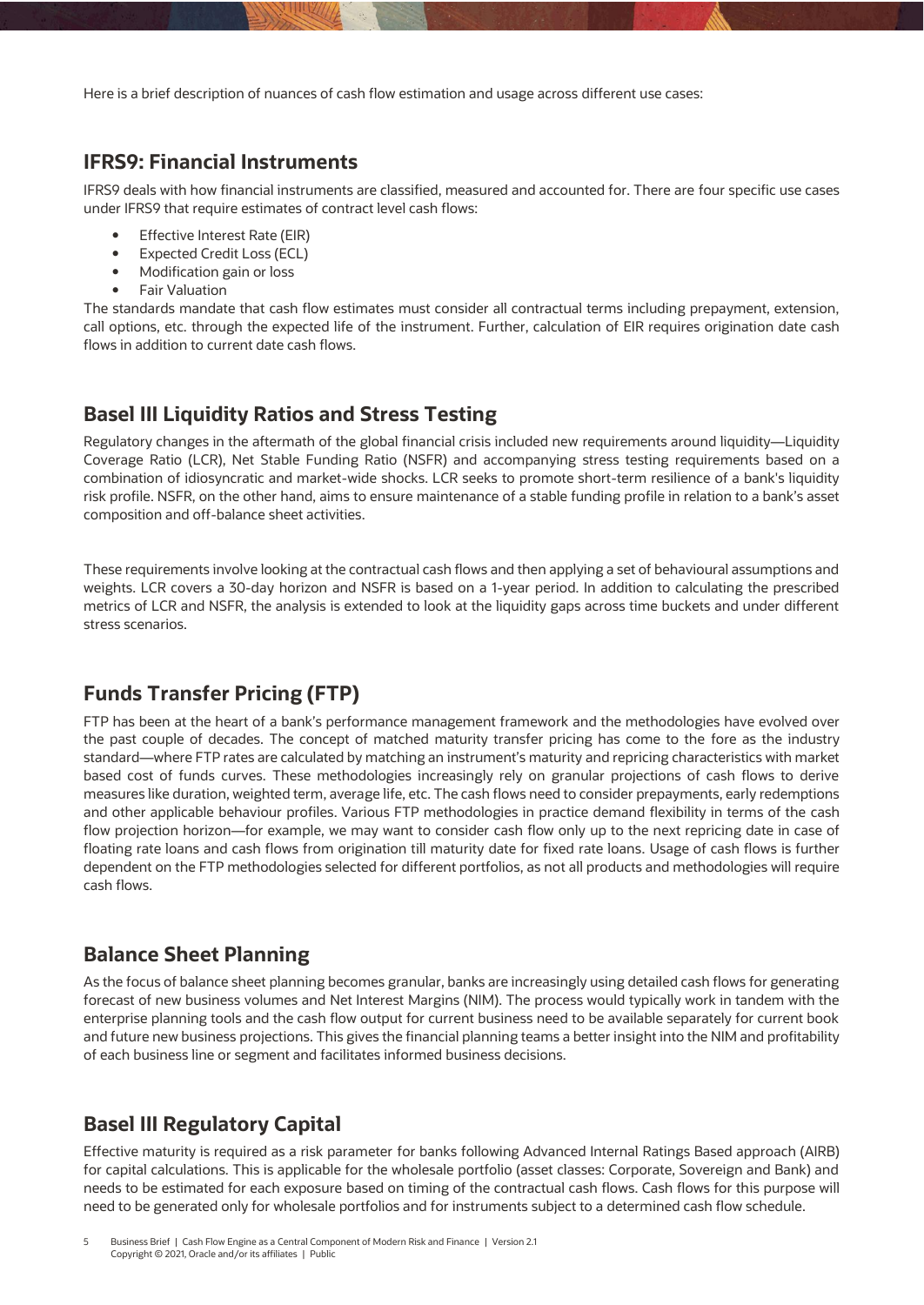#### <span id="page-5-0"></span>**CASH FLOW ESTIMATION: EXPECTATIONS**

Given the diverse nature of their application across different use cases, there are certain expectations that the cash flow estimates must meet. These expectations have evolved as the usage of cash flows has expanded beyond conventional ALM functions. Many of these have in particular emanated from the need to have auditability, transparency and consistency in assumptions, besides a reasonable level of accuracy. Here are some of the key expectations which would drive how we define processes for cash flow estimation:

Granular account level cash flows principal and interest

Based on account level attributes. assumptions, behaviour patterns

Accuracy of estimates - impact o financial statements, regulatory statutory submissions

# Flexible forecast horizon

Assumptions and behaviour patterns data driven, consistent, auditable

Balance sheet coverage assets, liabilities, off-balance sheet

<span id="page-5-1"></span>*Image 2. Cash flow estimates—expectations driven by end-use*

- Various use cases discussed above require granular cash flow estimates to be available at customer account level. These should be based on account level attributes—attributes related with balances, maturity, payment, interest rate and re-pricing. Assumptions and behaviour patterns should be considered where applicable.
- Assumptions should be based on modeling on historical data and should be transparent and auditable.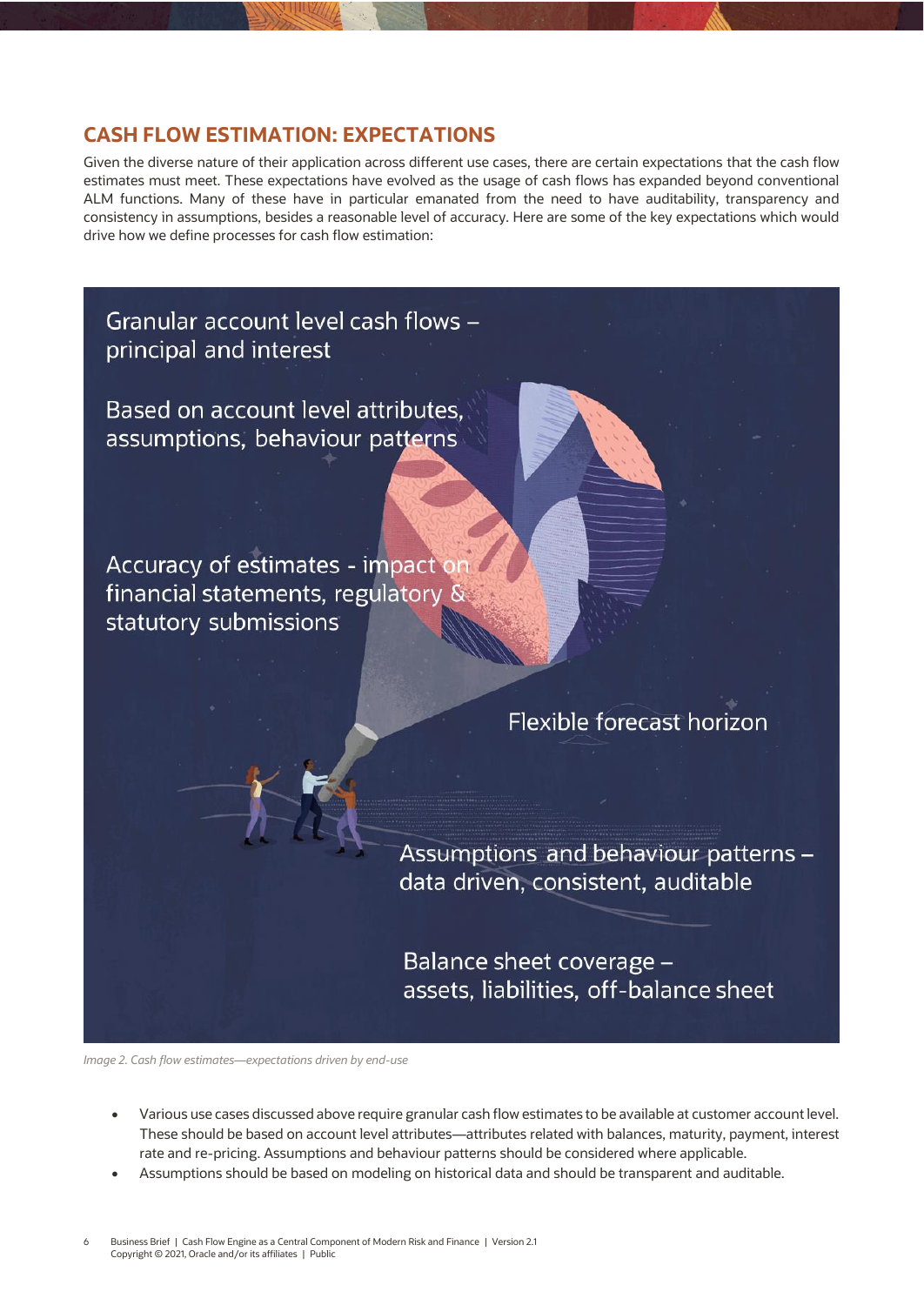- In view of the fact that use cases like EIR and ECL form part of financial statements and have direct bearing on the bank's bottom-line, there is an increased scrutiny of how cash flows are estimated, including accuracy of the estimates and reasonableness of the assumptions.
- Interest and principal cash flows need to be estimated separately. The estimates should consider different dates and frequencies for interest and principal payments if applicable.
- Different use cases require different time horizons for cash flow estimation. Flexibility is required to have cash flows available as per required horizon—from origination date or current date up to contractual maturity, expected maturity, or for specific period (next 30 days, next 1 year, etc.).
- Cash flow estimates need to be available for all instruments—assets, liabilities, derivatives and other off-balance sheet instruments.
- Ability to accurately model cash flows for structured and non-conventional payment and re-pricing patterns, including instruments with special features like teaser rates, inflation-indexed, tiered-rates and offset accounts.
- The process for cash flow estimation should be completed within a reasonable time-frame given that some of the use cases need cash flows on daily basis. It's critical that the engine has the ability to efficiently process large data volumes in a short time window.



#### <span id="page-6-0"></span>**KEY CONSIDERATIONS**

<span id="page-6-2"></span>*Image 3. Untangling the implementation questions*

#### <span id="page-6-1"></span>**Contractual versus Behavioural**

As mentioned earlier, some of the use cases like LCR/NSFR would require contractual cash flows, whereas others like IFRS9 must use behavioural cash flows based on expected life rather than contractual maturity. This means we need to define cash flow processes with or without assumptions depending on what the target use case is.

Prepayment behaviour needs to be modeled for products like mortgage loans, where typically long-term loans (say, having contractual maturity of 30 years) are repaid in a shorter timeframe (say, behavioural maturity turns out to be 12 years) or term deposits where customers might redeem the deposits earlier than the agreed maturity date. A particular product's or portfolio's behaviour for prepayment or early redemption can be modeled using historical data and relevant variables related with aging, maturity and rates. In addition, we will need variables for segmenting the portfolios in a meaningful way. In terms of implementation, these models can be part of the same platform (thus ensuring a seamless flow into cash flow processes) or they can reside in an external modeling environment (in which case the output of the models will need to be integrated as configuration parameters). In practice, prepayment models generate output in terms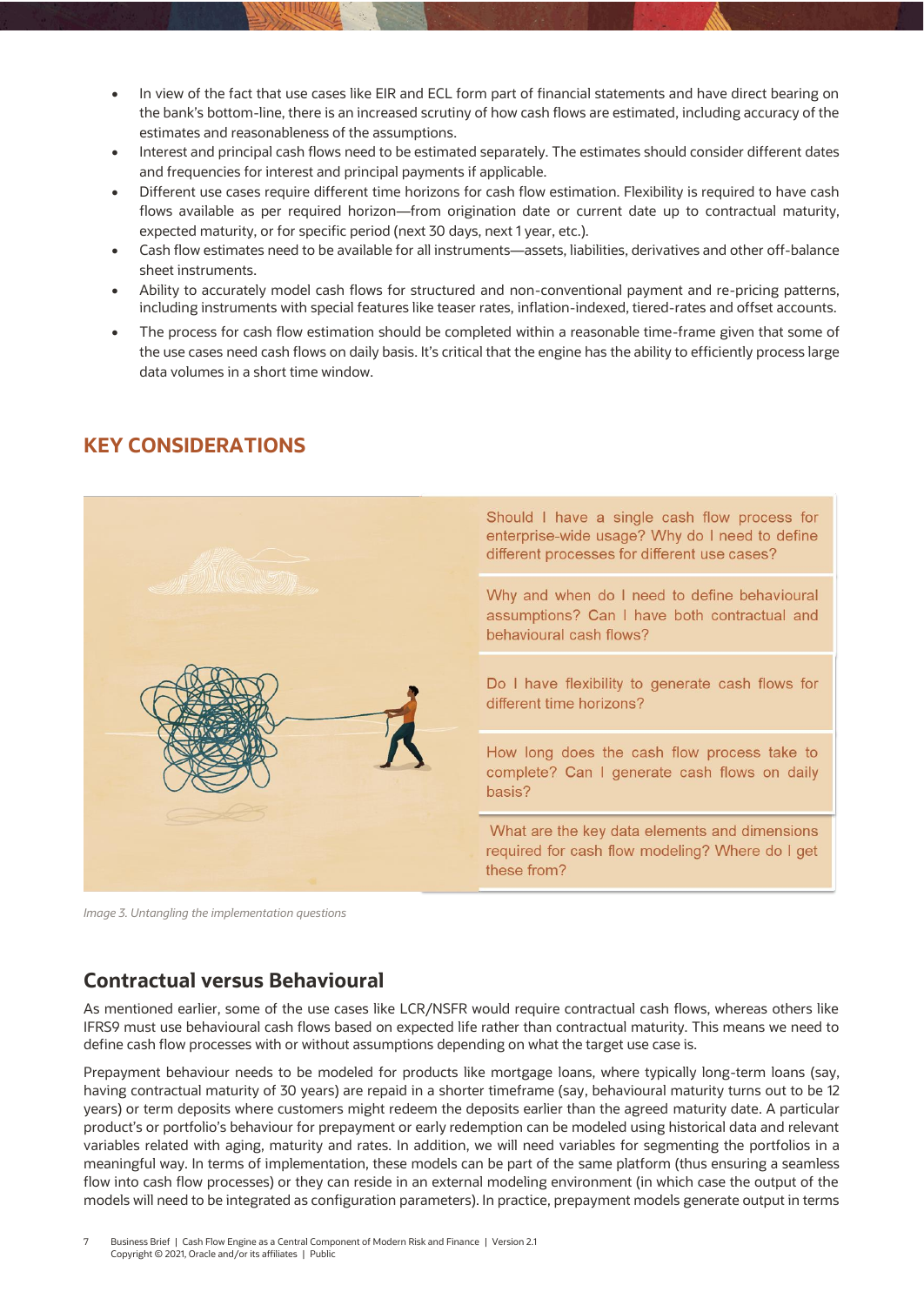of a prepayment rate or expected life by portfolio which would need to be considered in cash flow estimation process. The engine needs to have flexibility to accept configuration parameters either as prepayment rates or as expected life.

Besides prepayment behaviour, there are other behaviour patterns that need to be factored in such as non-maturity behaviour patterns in case of current or demand deposits (core-volatile) and payment of credit card dues.

#### <span id="page-7-0"></span>**Projection Horizon**

Different use cases have different expectations regarding the time horizon over which cash flows should be projected. While some use cases would require projections over the full life of an instrument, others would need cash flows only upto a certain period. For example, LCR needs projections upto 30 days, FTP in case of floating rate instruments might want to look at cash flows only till next reprice date. ALM and IFRS9 would typically require cash flows over the full life or expected life of the instrument. Further, EIR needs origination date cash flows. Considering the required time horizon will make the cash flow processes more efficient and relevant for the target application. The CFE would typically provide configurable options for projection till maturity (from origination date or current date), till next reprice date (from last re-price date or current date) or till specific period (e.g. 30 days, 1 year, etc.).

#### <span id="page-7-1"></span>**Processing Frequency and Process Optimisation**

We need to consider the processing frequency required for different processes—whether cash flow needs to be generated daily, weekly, monthly, etc. Cash flow modeling is a complex and data-intensive process, as we are trying to project cash flows at customer account level for millions of accounts. When this process needs to be run on daily basis and there are deadlines for regulatory submissions (such as LCR reporting on T+1 basis), it becomes critical to have a lean process tailored to the specific application requirements that can quickly generate the cash flows and pass them on to the downstream computation processes. Specifically for LCR, it would be advisable to restrict the process to the specific time horizon (30 days) instead of projecting cash flows till maturity.

Another way of optimizing the process would be to assess if some of the accounts (such as current/savings accounts) can be pooled or aggregated, as the bucketing assumptions for such accounts may be common across portfolios. This may work for applications like LCR but not necessarily for all other use cases. Hence a decision can be taken considering the end use. Further, we need to consider the instrument coverage required for the specific application. For example, liquidity related applications would require cash flow projection for the full balance sheet, whereas EIR/ECL might need cash flows only for specific asset products. Building such filters in the process definition would ensure that only the required set of data is processed, thus minimizing the run time. There are additional configuration options available with the engine to ensure faster execution through multi-processing.

### <span id="page-7-2"></span>**Data Sourcing**

Cash flow estimation is a data-intensive process. Hence, data sourcing strategy becomes critical for a successful implementation. Data is required at customer account level and the attributes include-

- Static attributes: payment frequency, reprice frequency, amortization type, day count convention, product, currency, etc.
- Dynamic attributes: balances, rates, etc.
- Triggers: next payment date, next re-price date, etc.

Besides, we will have several dimensions and other attributes to be used for building assumptions and analyses. Strategy for data sourcing should be formulated keeping all current and future applications in mind rather than standalone cash flow processes, so as to avoid duplication of efforts. A data foundation layer with common staging area and pre-defined data structures at required granularity helps in this regard.

The data would typically be sourced from core banking or different product systems such as loans/deposits/treasury systems. An assessment of data availability and gaps needs to be done as part of the implementation. For any gaps that are identified, we can decide on assigning default values or potential derivation from other available data elements. Quite often, we come across cases of non-standard payments where conventional amortization types would not work. In such situations, we would explore using user defined patterns or other workarounds; alternately we can get the payment schedule from the product systems if available. At times, certain regulatory changes would bring in additional complexities. For example, moratorium related guidelines issued in view of the pandemic or benchmark (IBOR) related changes. Such situations would call for changes to existing configurations or plugging in additional piece of code to handle the complexities.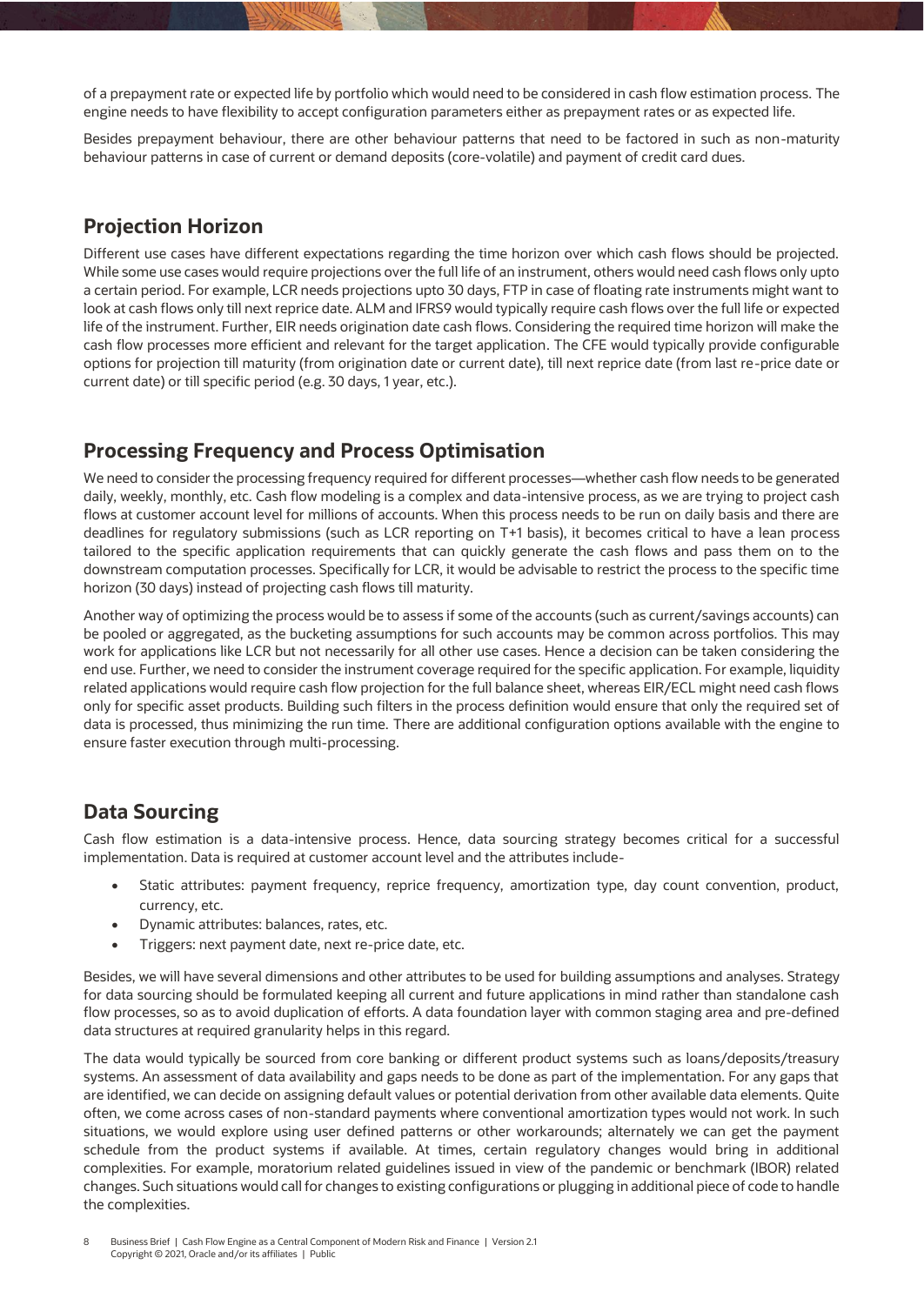A process for reconciliation and data quality checks is important to ensure that data being used for is of acceptable quality. Reconciliation of general ledger balances with the instrument level balances coming in from product systems is done to ensure integrity of the reporting. In addition, various data quality checks such as referential integrity check, null value check, range check and business checks are performed before the data is pushed to the cash flow engine and other processing engines. In this context, efforts should be made to leverage the standard pre-built validation checks which could be supplemented with additional validations that might be required. The validation checks are usually split between those specific to cash flow process and those applicable for other downstream processes.

# <span id="page-8-0"></span>**Product Dimension for Cash Flow Modeling**

Another key consideration related with data is around modeling product dimension, i.e. the dimension used to define the assumptions, patterns and processes. In many cases, product dimension (from source systems) may be sufficient to model the cash flows. However, for applications like ALM and FTP where additional attributes might be required, it's a common practice to create a synthetic product dimension in order to support the modeling and processing requirements. Such synthetic dimensions are known as modeling product dimension or chart of accounts. A modeling product dimension would typically be a combination of source product dimension and additional dimensions and attributes such as customer type, credit rating, interest rate type, inter-company indicator, legal entity, country, etc. Modeling product dimension needs to be designed correctly considering overall requirements while avoiding unnecessary complexities that would hamper process efficiencies.

### <span id="page-8-1"></span>**Single Unified Cash Flow Process or Multiple Processes?**

There is a temptation to go with a single unified cash flow process to generate one common set of cash flows that can be consumed by different business processes across the enterprise. This may not always work. What are the factors that will drive the decision on whether a single unified process will work best or multiple processes specific to target use cases would be needed? The answer will depend on requirements of the target applications. In particular, we need to consider the following aspects for each application:

- Is the cash flow based on contractual maturity?
- Are behavioural assumptions needed?
- At what frequency does the process need to be executed?
- What instruments or products are covered?
- What is the horizon for cash flow projection?

Answers to the above questions will drive whether we need to have specific processes for each use case. In most of the cases, one-size-fits-all cash flow modeling will not work and it makes more sense to have separate process definitions as per needs of each use case. While we define multiple processes to support the diversity of requirements, the underlying data, assumptions and models need not be duplicated; these will be defined once and can be included or excluded in a process as needed.

Following table gives an example of different processes based on diverse requirements:

| <b>PROCESS</b>                                  | <b>FREQUENCY</b> | <b>INSTRUMENT</b><br><b>COVERAGE</b> | <b>CONTRACTUAL/</b><br><b>BEHAVIOURAL</b> | <b>HORIZON</b>                                  |
|-------------------------------------------------|------------------|--------------------------------------|-------------------------------------------|-------------------------------------------------|
| <b>Cash flow for LCR</b>                        | Daily            | All                                  | Contractual                               | 30 days                                         |
| <b>Cash flow for NSFR</b>                       | Monthly          | All                                  | Contractual                               | 1 year                                          |
| Cash flows for liquidity<br>stress test         | Daily/Ad hoc     | All                                  | Behavioural                               | 1-3 years                                       |
| <b>Cash flow for IFRS9</b>                      | Monthly          | <b>Assets</b>                        | Behavioural                               | <b>Expected Life</b>                            |
| Origination cash flow for<br><b>IFRS9 (EIR)</b> | Monthly          | Assets                               | Behavioural                               | <b>Expected Life</b><br>(from origination date) |
| <b>ALM liquidity gap</b>                        | Daily            | All                                  | Behavioural                               | <b>Expected Life</b>                            |
| ALM re-pricing gap                              | Monthly          | All                                  | Behavioural                               | Expected Life                                   |

9 Business Brief | Cash Flow Engine as a Central Component of Modern Risk and Finance | Version 2.1 Copyright © 2021, Oracle and/or its affiliates | Public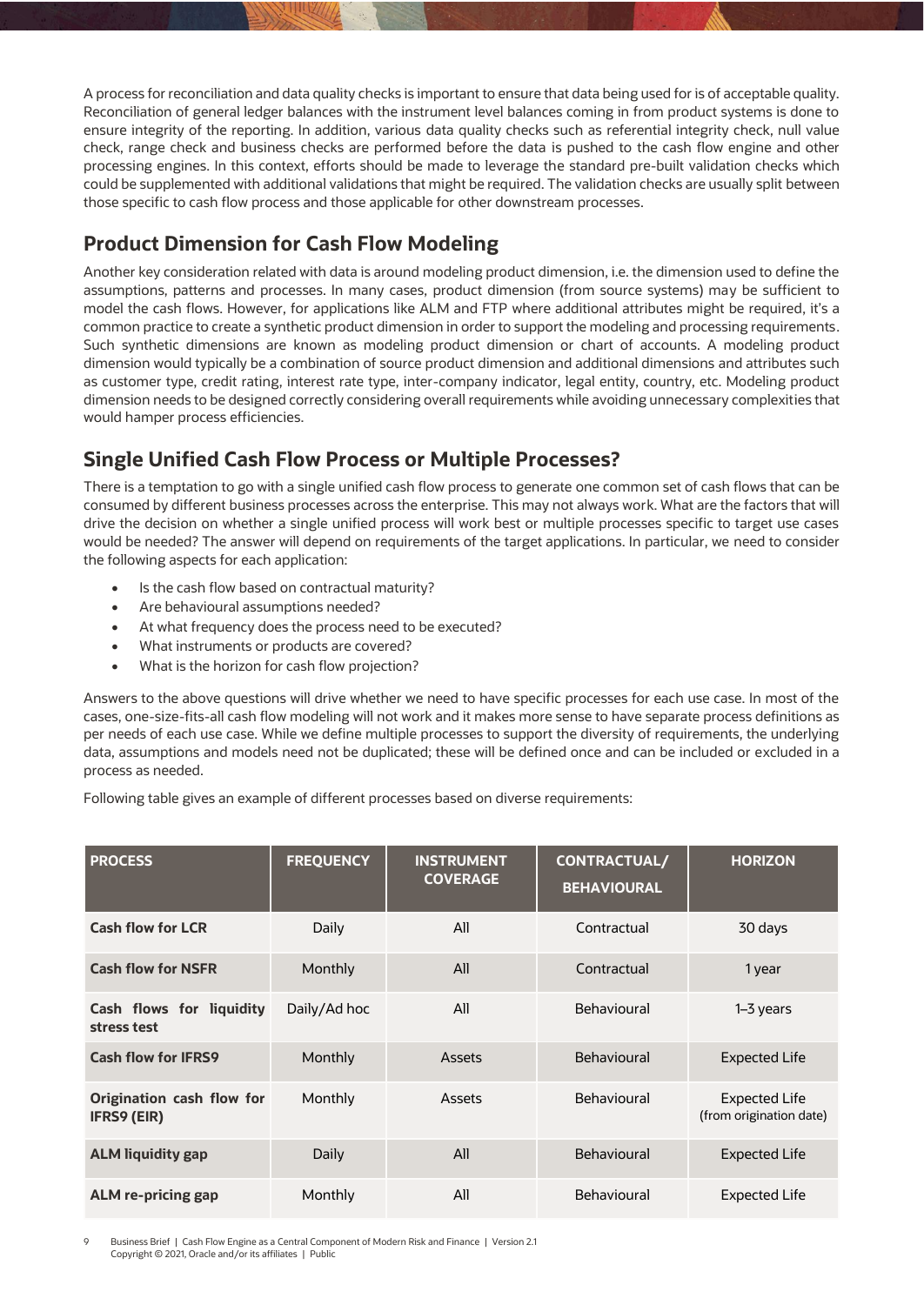| Net Interest Income             | <b>Monthly</b> | All              | Behavioural        | <b>Expected Life</b> |
|---------------------------------|----------------|------------------|--------------------|----------------------|
| <b>Economic Value of Equity</b> | Monthly        | All              | Behavioural        | Expected Life        |
| <b>Funds Transfer Pricing</b>   | <b>Monthly</b> | $All*$           | <b>Behavioural</b> | <b>Expected Life</b> |
| <b>Cash flow for Basel IRB</b>  | Monthly        | Assets-Wholesale | Contractual        | Contractual Life     |

\*depending on FTP methodologies selected for different products

<span id="page-9-2"></span>*Table 1. Multiple cash flow processes catering to diverse requirements*

# <span id="page-9-0"></span>**BENEFITS OF A CENTRALISED CASH FLOW ENGINE**

Having the ability to forecast cash flows at granular level with reasonable accuracy is fundamental to banks' day-to-day operations as well as their survival in a crisis situation. The cash flow projections enable deeper analysis and provide valuable insights into the institution's liquidity situation and how things could unfold under stress scenarios. This helps formulate a proactive balance sheet management strategy and timely response when things turn bad. Besides traditional ALM, liquidity and balance sheet management functions, several use cases have emerged across regulatory and financial reporting that require detailed account level cash flows.

In this backdrop, a centralised cash flow engine can provide a foundation for modernisation efforts across risk and finance functions. Here are the top three benefits that a common cash flow engine catering to enterprise-wide requirements brings in:

- 1. Consistency in internal and external reporting—more time available for analysis and decision making rather than spending time in reconciliation across engines and platforms
- 2. Unified data layer comprising reconciled account level data, with relevant dimensions and reference data that can be leveraged for downstream risk and finance use cases.
- 3. Common repository of models, assumptions and business configurations that is auditable and available for flexible usage across different use cases.

<span id="page-9-1"></span>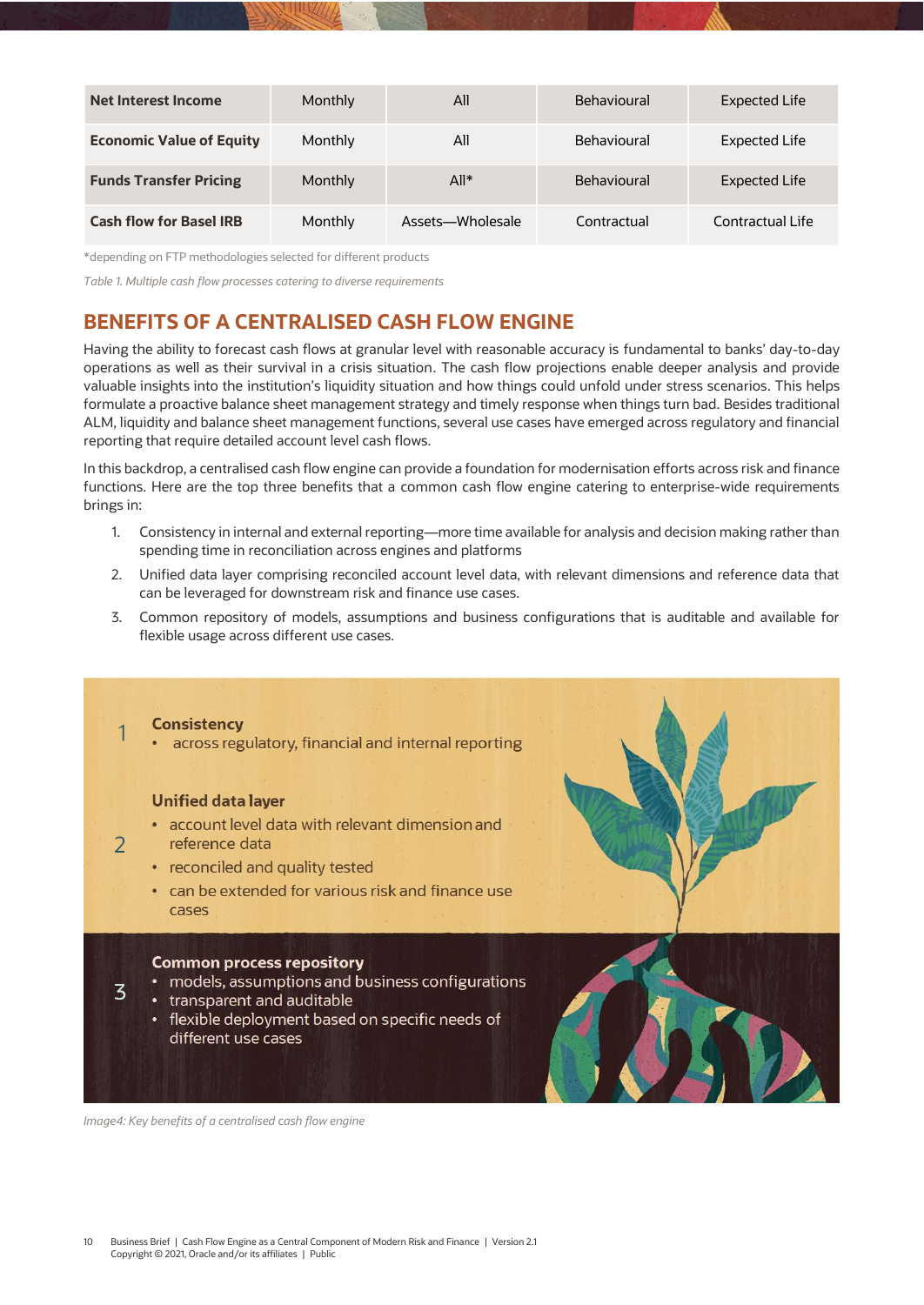#### **CONCLUSION**

As usage of cash flow expands to different risk and finance applications spanning across accounting, regulatory reporting, statutory reporting, MIS and analytics, banks and financial institutions are looking at cash flow engine as a central component that can cater to diverse requirements such as IFRS9, liquidity risk, stress testing, performance management and balance sheet planning. Each of these use cases have their own unique expectations around granularity and accuracy of cash flows, behavioural assumptions, forecast horizon and processing frequency. This means a single one-size-fits-all cash flow process will not work and we need to define multiple processes that could be based on a common repository of data, models and assumptions.

In view of the diverse nature of various use cases and how the downstream processes consume cash flows, we conclude with the following recommendations:

- Definition of cash flow processes should be driven by the unique requirements of specific use cases.
- All cash flow processes should be based on a common reconciled data layer.
- A common framework for managing models and assumptions should be defined to support different business functions.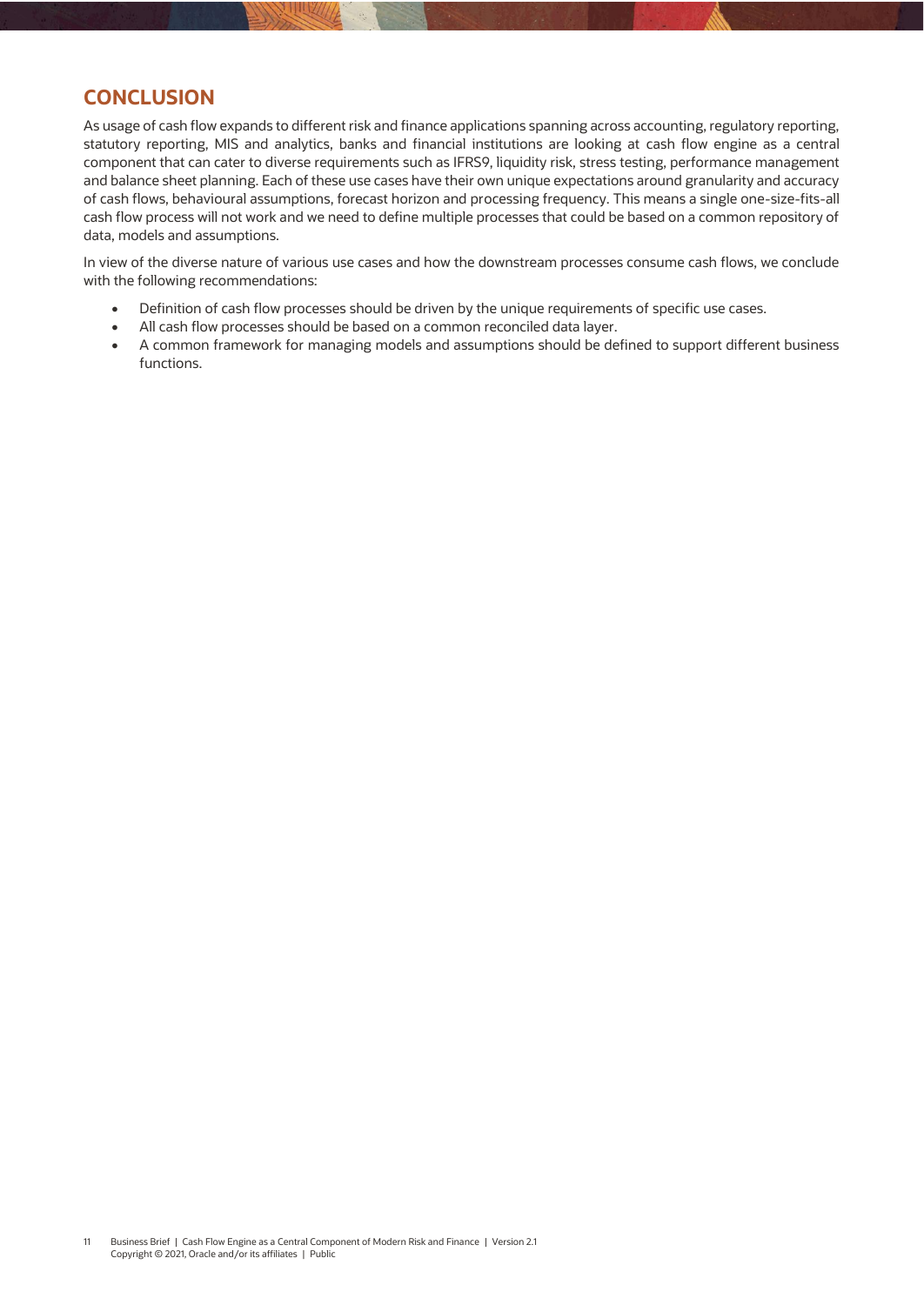#### <span id="page-11-0"></span>**ABOUT ORACLE FINANCIAL SERVICES RISK AND FINANCE**

Oracle Financial Services Risk and Finance bring financial institutions best-of breed capabilities to proactively manage Compliance, Risk, Treasury, Finance and the Front Office. The applications are built upon a commonly available analytical infrastructure consisting of a unified financial services data model, analytical computations, a metadata driven modeling platform, and the industry-leading Oracle Business Intelligence platform. A single, unified data model and infrastructure provides one version of the analytical "truth" to business users throughout the entire enterprise. This enables financial services institutions to confidently manage performance, governance, risk and compliance. Shared data, metadata, computations and business rules enable institutions to meet emerging business and regulatory requirements with reduced expenses and the unified platform helps financial institutions to leverage existing investments.

For more information on our applications, please visit:

#### **Oracle Financial Services Risk and Finance**

<https://www.oracle.com/industries/financial-services/analytics/>

#### **Balance sheet management solutions**

<https://www.oracle.com/industries/financial-services/analytics/balance-sheet-management.html>

#### **Regulatory and accounting solutions**

<https://www.oracle.com/industries/financial-services/analytics/accounting-and-regulatory.html>

#### **Oracle Financial Services Cash Flow Engine**

<https://www.oracle.com/a/ocom/docs/industries/financial-services/fs-cash-flow-engine-ds.pdf>